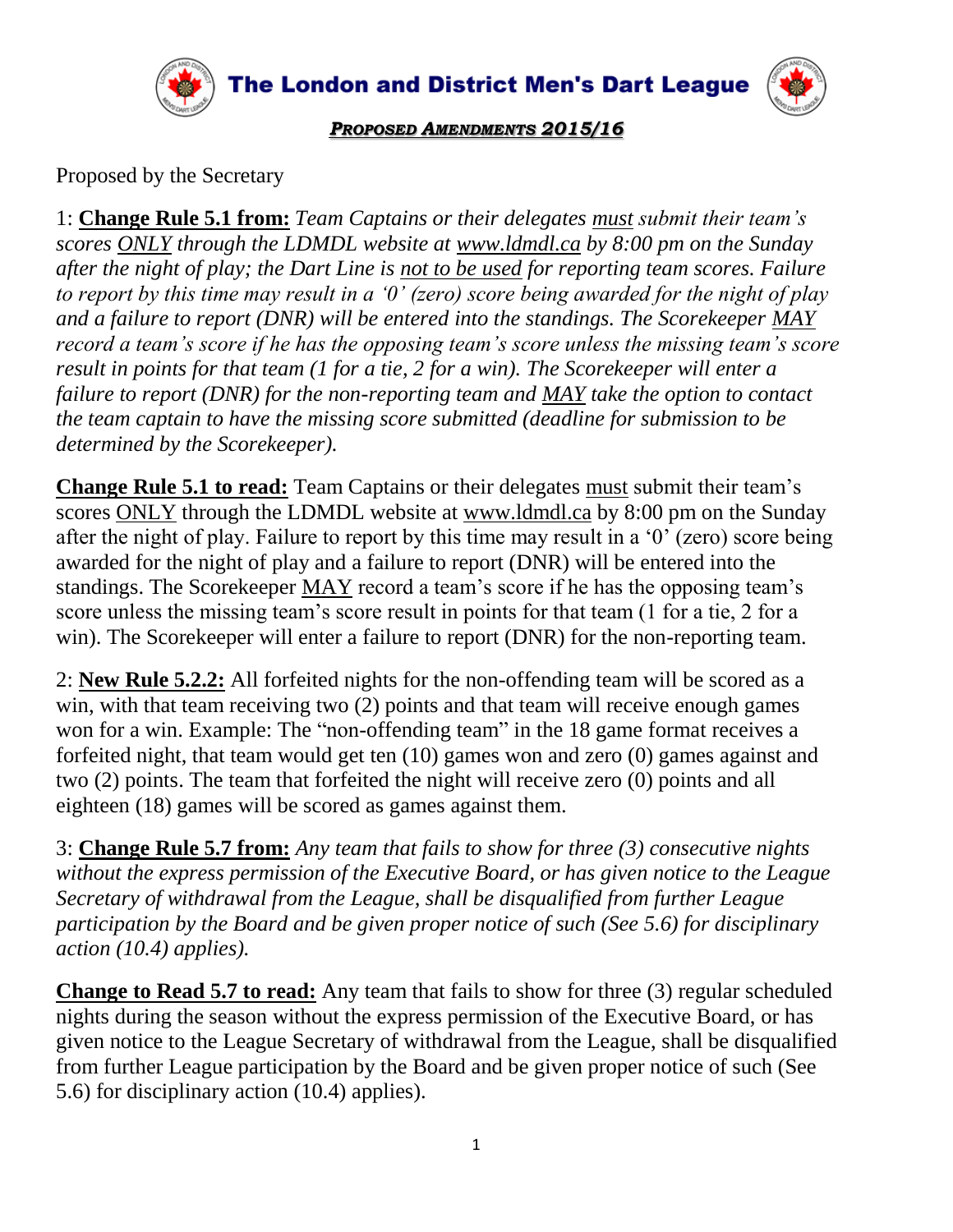

The London and District Men's Dart League



*PROPOSED AMENDMENTS 2015/16*

Proposed by the Secretary

4: **Change Rule 5.18 from:** *All tournament or trophy, Singles and Doubles play registration shall close at 08:00pm with play commencing no later than 08:15 pm.* 

**Change Rule 5.18 to read:** All tournament or trophy, Singles and Doubles play registration shall close at 07:30pm with play commencing no later than 07:45 pm.

Proposed by Dir. Pete

5: **New Rule 6A:10:** During round robin play, there be will no smoking. If you are found smoking before your robin play is finished you may be disqualified.

Proposed by the President

6: **Add to Rule 6A.7:** Rename Playoffs Tournament to Format Team Tournament.

7: **Change Rule 6B.1 from:** *In League play home team chalks all odd numbered games; visiting team chalks even number games. This rule precedes all other rules regarding game starts in Rules 7.1, 7.2, 7.3, 7.4, 7.5 and 7.6. Coin toss only required if a best 2 out of 3 has a 3rd game. In tournament, trophy, regular play the third (3rd) or fifth (5th) game is started by the toss of a coin to decide who goes first. All games will start with the first player in the lineup. It is the Captains responsibility to assure his line up order is marked on the scoreboard before play commences. No changes can be made after the game has started.* 

**Change Rule 6B1 to read:** In League play home team chalks all odd numbered games and the visiting team will chalk all even number games. In the event of a  $3<sup>rd</sup>$  game the team who started game 1 will start the  $3<sup>rd</sup>$  game. In tournament play with an uneven amount of games (e.g. 2 out of 3) shooters will shoot for closest to the bull. In the event of both teams scoring a red bull, the shooters will shoot again with the second shooter shooting first. A tie breaking game will be started in the same method. All games will begin with the first shooter in the lineup. It is the Captains responsibility to assure his lineup order is marked on the scoreboard prior to game start. No changes can be made after the game has started.

8: **Change Rule 6C from**: *Captain and Co-Captain Night/ Memorial Night*

**Change Rule 6C to read:** Rename Memorial/Capt./Co-Capt. night to just Memorial **Tournament**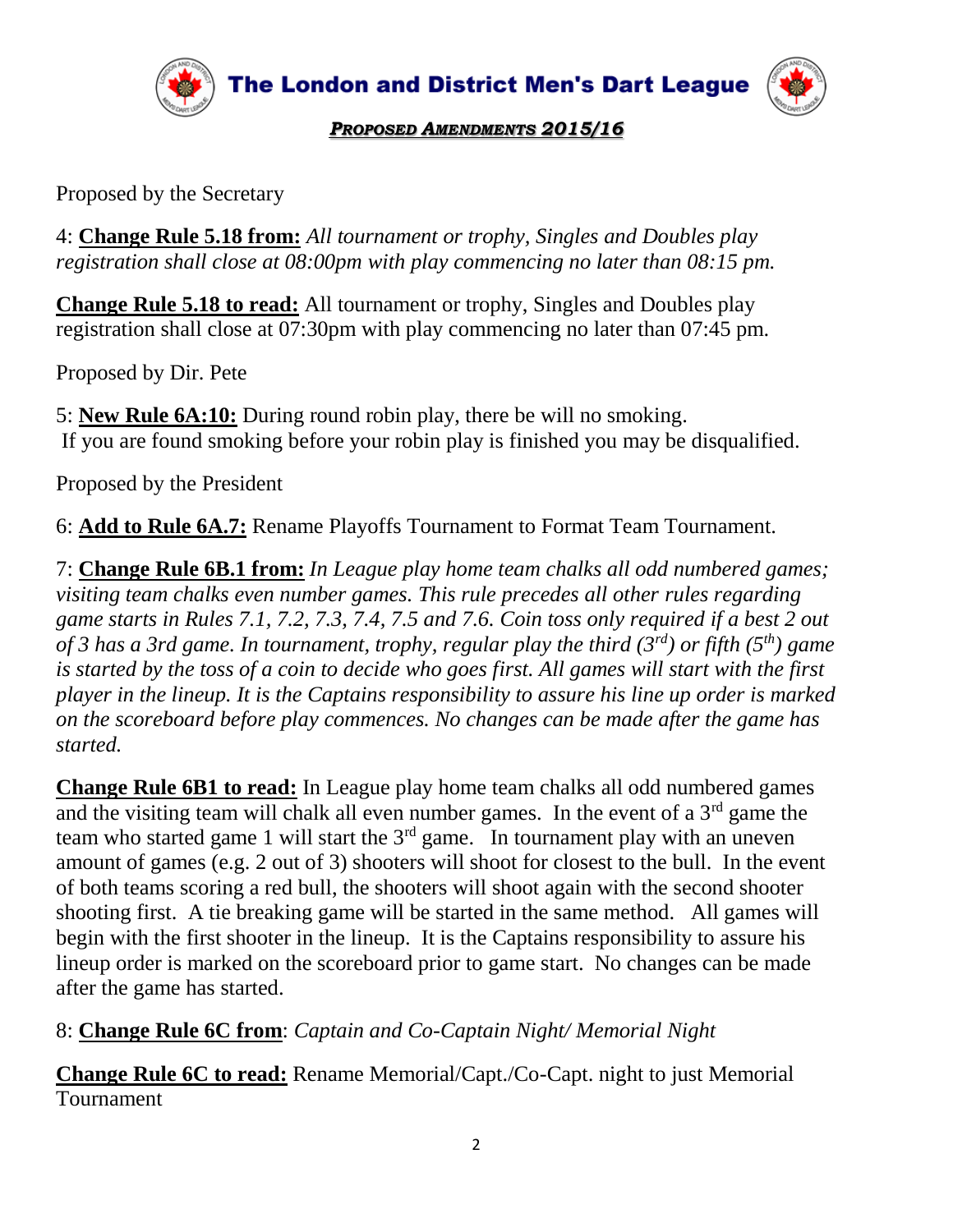

*PROPOSED AMENDMENTS 2015/16*

Proposed by the President

9: **Insert into existing Rule 7.2:** In the event of both teams having 3 players both teams will forfeit the same 7 matches leaving 13 games left to play. Points will be awarded as usual based on games won.

**Insert into existing Rule 7.3:** In the event of both teams having 3 players both teams will forfeit the same 6 matches leaving 12 games left to play. Points will be awarded as usual based on games won.

**Insert into existing Rule 7.4:** In the event of both teams having 3 players both teams will forfeit the same 4 matches leaving 12 games left to play. Points will be awarded as usual based on games won.

**Insert into existing Rule 7.5:** In the event of both teams having 3 players both teams will forfeit the same 3 matches leaving 9 games left to play. Points will be awarded as usual based on games won

Proposed by the Vice President

## 10: **Change Rule 7.3 from:**

 *Singles X 4 sets (2 of 3 games) 501 straight in double out Doubles X 2 sets (2 of 3 games) 601 straight in double out Singles X 4 sets (2 of 3 games) 301 double in double out Break rule 6.5 Doubles X 4 sets (2 of 3 games) 601 straight in double out Singles X 4 sets (2 of 3 games) 501 straight in double out*

**Change Rule 7.3 to:** 18 game format to be 6 doubles 601 straight in double out then 4 301 double in double out 8 singles 501 straight in double out.

> Doubles X 6 sets (2 of 3 games) 601 straight in double out Singles X 4 sets (2 of 3 games) 301 double in double out Break rule 6.5 Singles X 8 sets (2 of 3 games) 501 straight in double out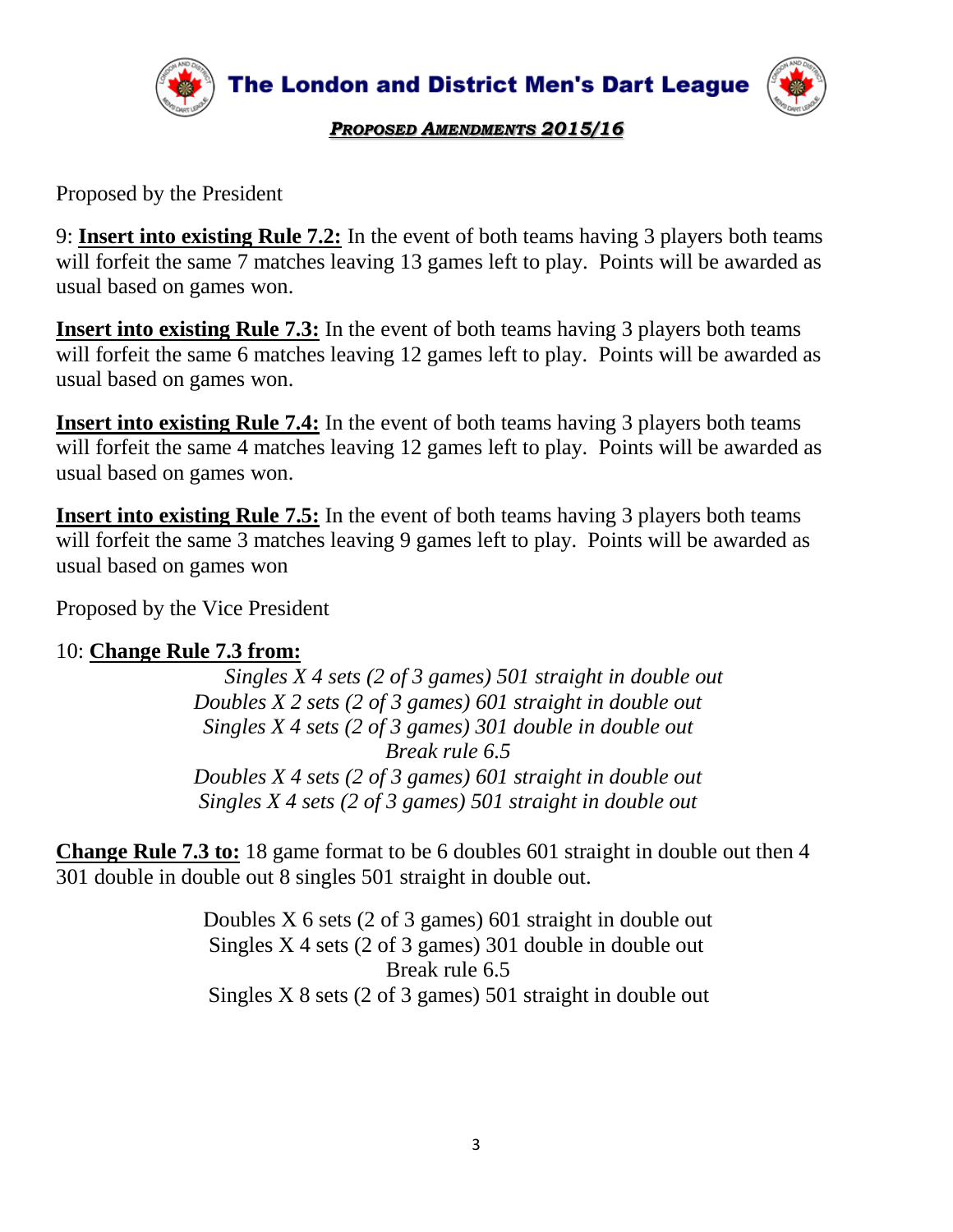

Proposed by the Vice President

11: **Change Rule 8.2 to read:** Singles night to be a blind draw every night, no makeup games allowed. When it is not even the convener will get a tie for the number of games he is running

## **Delete Rules 8.2, 8.3 and 8.4:**

**8.2:** *There will be makeup weeks allocated for missed games throughout the season.* **8.3:** *A player who is not able to attend must call the person they are playing to reschedule or it will be considered a forfeit immediately. (Snow nights or League cancellations not included)*

**8.4:** *Any missed game or games that have been rescheduled (by agreement of both players), must be played by the 2nd make-up night in the schedule AFTER the original night of play. Failure to make-up missed games by this deadline will result in a '0' (zero) being awarded to both players for the originally scheduled night of play.*

Proposed by the Secretary

12: **Change Rule 11.1 from:** *The Directors positions will be elected for a one (1) year term, President, Vice President, Secretary, Treasurer and Scorekeeper will be elected for a two (2) year term. All honorariums will be still based on a yearly basis as determined by the membership.*

**Change Rule 11.1 to Read:** The positions of President, Vice President, Secretary, Treasurer, Scorekeeper and Directors (4) will be elected for a two (2) year term*.* All honorariums will be still based on a yearly basis as determined by the membership.

Proposed by Dir. Pete

13: **Change Rule 12.8 from:** *All Board members will be required to be present at the Annual General meeting and at the Annual Banquet and awards event clothed in semi – formal attire, (dress shirt and tie).* 

**Change Rule 12.8 to Read:** Board members will be required to wear semi-formal attire to the Annual Banquet and semi-formal attire or Executive shirts to the AGM.